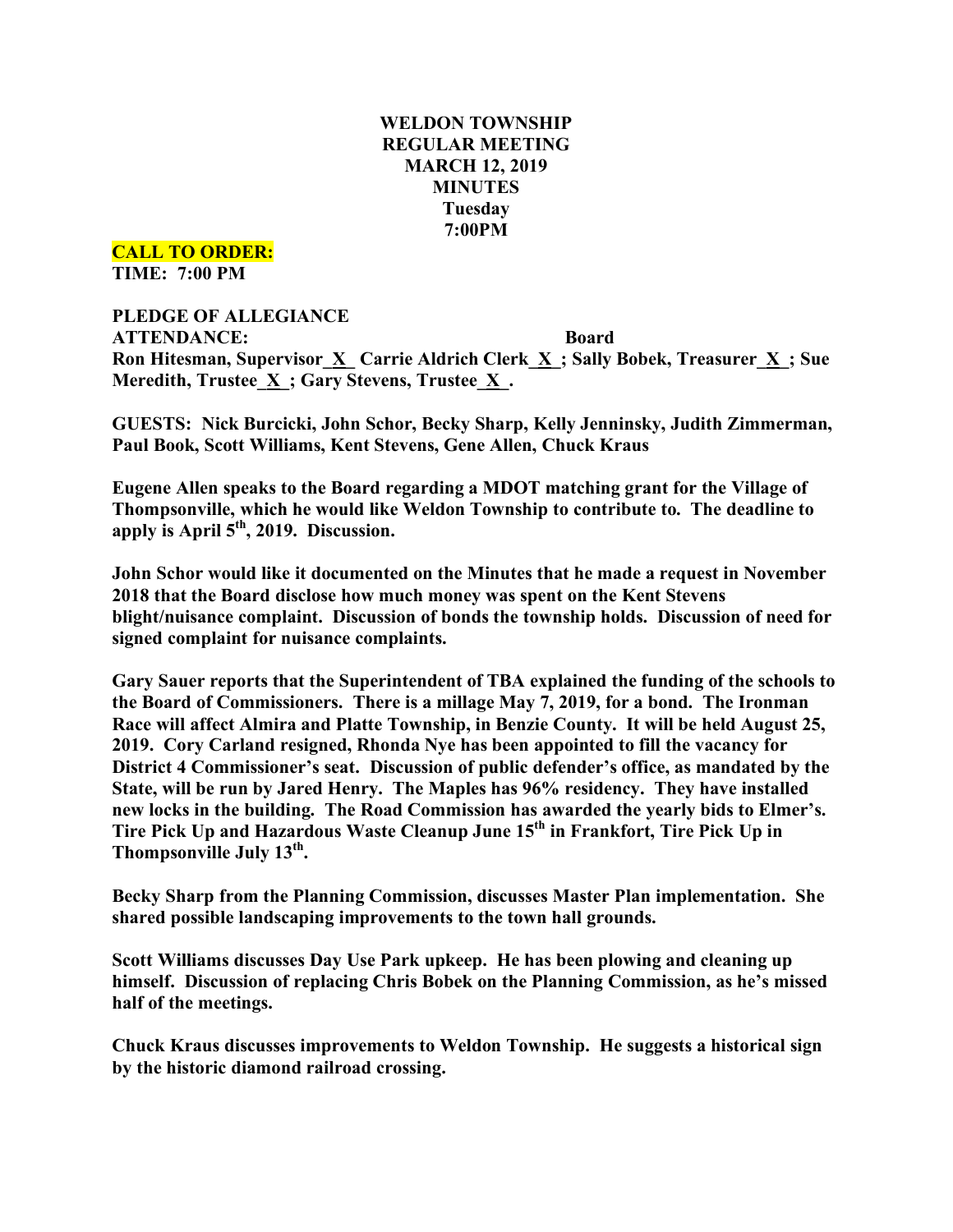**CHANGES/APPROVAL OF THE AGENDA: C. Aldrich adds letter from Julie Lonn to New Business, and Thompsonville's grant request to New Business. R. Hitesman would like to move the discussion of Recreational Marijuana Resolution to right after Approval of the Agenda. S. Meredith asks to add Building to New Business. S. Bobek moves to accept Agenda with those changes; G. Stevens seconds. All ayes, motion passed.**

**Discussion of Recreational Marijuana Resolution. R. Hitesman recommends tabling the discussion for four months, until the State develops more policy in regard to recreational marijuana. MTA advises an Ordinance must be adopted to prohibit sale of recreational marijuana. S. Bobek moves to table the recreational marijuana issue until July of 2019. Discussion of public meeting for information gathering before July. The board will meet with the public for discussion Saturday, June 22nd , 2019 at 1:00 PM.**

**MINUTES OF FEBRUARY BOARD MEETING: C. Aldrich needs to correct McMullen to Mullen, in the Minutes. S. Bobek moves to accept the Minutes with the correction; S. Meredith seconds. All ayes, motion passed.**

**TREASURER'S REPORT: S. Bobek presents Treasurer's Report. Discussion of Revenue Sharing. R. Hitesman moves to accept Treasurer's Report as presented; G. Stevens seconds. All ayes, motion passed.**

**GUEST/ PUBLIC INPUT (up to 5 minutes per guest): None further.**

## **REPORTS:**

**ZONING ADMINISTRATOR: C. Meredith presents Zoning Administrator's Report. He is meeting with a builder from Traverse City for a home on North Moore Road. He will need a Natural River's Permit, as well.**

**DAY USE PARK: C. Meredith presents Day Use Park Report. Discussion of video surveillance signs.**

**GREENSPACE GRANT UPDATE: The contract has been signed. Clerk needs to send more documentation. Krystan Horan will meet with Supervisor in April to visit the site.**

**PLANNING COMMISSION: Becky Sharp will look into the cost of a historic sign.**

**ASSESSOR REPORT: J. Nuytten presents Assessor's Report. There were ten petitioners at Board of Review. Two were Veterans Exemptions, which were granted, and three other exemptions were granted. This year will focus assessing on outlying areas. The assessor has been updating properties in the computer program, and it is 40-50% completed. The drawing program has been 50-60% completed in updating files. Assessor needs new filing cabinet. Mr. Hitesman has provided one, and the board will receive one from Honor Bank, as they have cabinets they are giving away. Assessor would like stated on the record how happy she is with how our Board of Review members work together with each other and with the public. Assessor needs a Minute Book for Board of Review Minutes, going forward. Discussion of updated State of Michigan Code Book and BS&A Program. Systems automatically updated values for properties, which affected assessments.**

**LIQUOR INSPECTOR REPORT: R. Hitesman presents report.**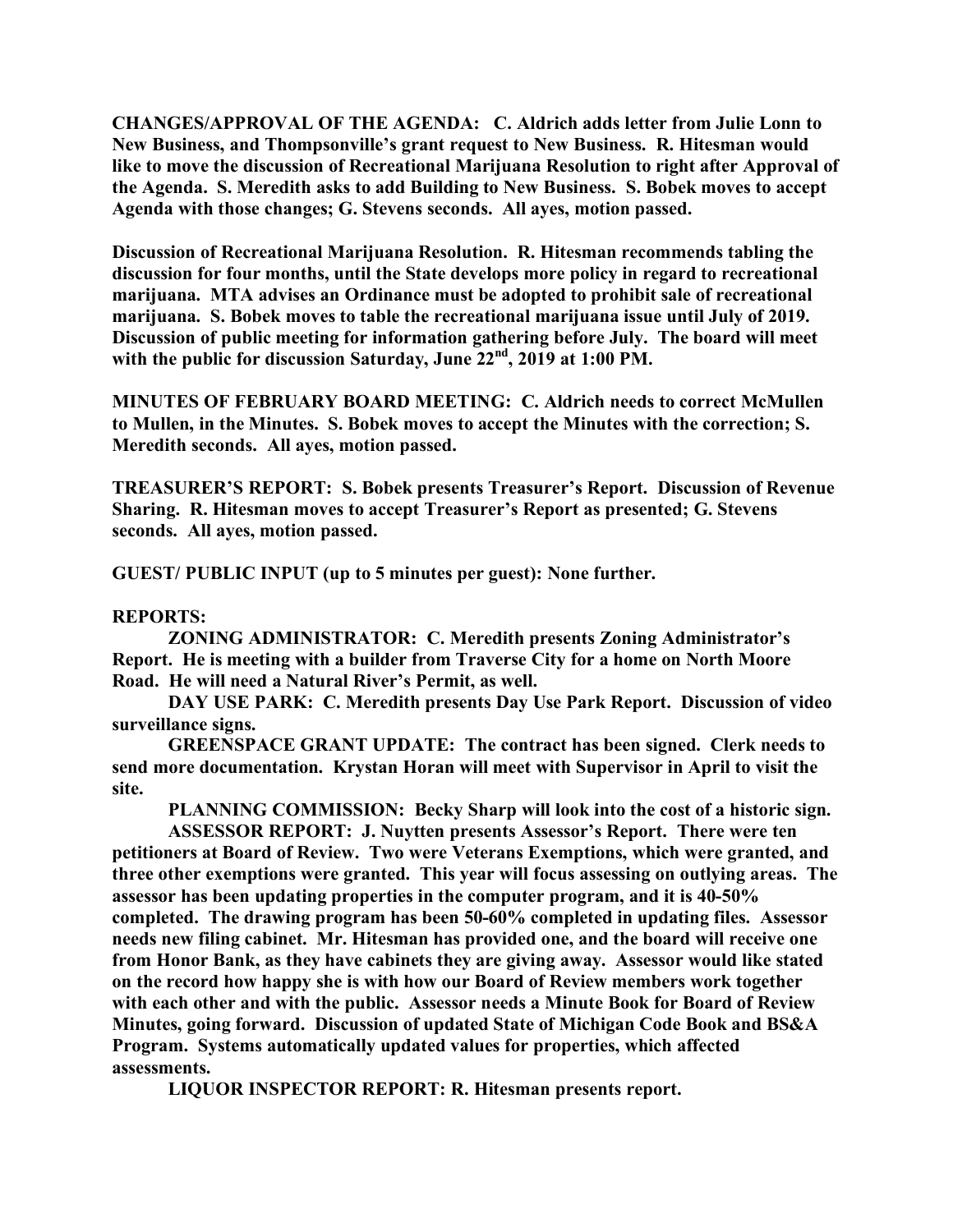**BUDGET REPORT: Clerk presents Budget Report, with final adjustments for the fiscal year. Discussion. S. Bobek moves to adjust funds by resolution, as presented; G. Stevens seconds. All ayes, motion passed.**

**SUPERVISOR COMMENTS: R. Hitesman presents report.**

**CLERK COMMENTS: Clerk discusses FOIA request by OpenTheBooks.com. C. Aldrich appoints Fran Griffin as her new deputy. Clerk presents her Letter of Resignation, as of June 30, 2019. She would like to continue helping with the grant and Community Garden and any other way that she can. She thanks everyone for her time on the board and has very much enjoyed the position. G. Stevens moves to accept Clerk's resignation; R. Hitesman seconds. All ayes, motion passed. Discussion.**

#### **UNFINISHED BUSINESS:**

**Treasurer renewed current CD with Honor Bank for 18 months. Discussion of investing another \$50,000. Since the clerk will be changing at the end of June, Board will wait to invest, as signatures will need to be changed at the bank.**

**Clerk discusses cost of Minute Book for Assessor, from DoubleDay. Clerk will order Minute Book for the Assessor.**

**Discussion of Acentek Franchise Agreement. Discussion of JPC Letter from Figura Law. C.Aldrich moves to have Figura Law send out the letter to the JPC, as presented; S. Bobek seconds. All ayes, motion passed.**

#### **NEW BUSINESS:**

**2019/2020 Budget presented for approval. S. Bobek moves to accept the Budget as presented; G. Stevens seconds. Clerk takes roll call vote: Carrie Aldrich, yes; Sally Bobek, yes; Gary Stevens, yes; Sue Meredith, yes; Ron Hitesman, yes. Motion passed.**

**Discussion of Board of Review Basic and Advanced Webinars. R. Hitesman moves to purchase both webinars for the Board of Review members; S. Bobek seconds. All ayes, motion passed.**

**Discussion of MTA Planning and Zoning Workshops.**

**Discussion of Rebekah's rental of township hall. S. Bobek moves the Rebekah Lodge write a check for \$100 to rent the hall for the year's meetings, and Board will cash the check if there is damage or extra cleanup needed at the hall because of their meetings; G. Stevens seconds. All ayes, motion passed.**

**Discussion of request for grant matching money by the Village of Thompsonville. G. Stevens moves to give \$5,000 toward the grant for the Village of Thompsonville; C. Aldrich seconds. Clerk takes roll call vote: Ron Hitesman, yes; Carrie Aldrich, yes; Sally Bobek, yes; Gary Stevens, yes; Sue Meredith, yes. Motion passed.**

**Sue Meredith discusses building improvement of replacing shades at town hall. Discussion of various improvements. Clerk will look for replacement costs for blinds.**

**Discussion of Spring Cleanup Contract with American Waste, May 18th, 9-1 PM. C.**

**Aldrich moves to accept the Contract; S. Bobek seconds. Clerk takes roll call vote: Sue Meredith, yes; Gary Stevens, yes; Sally Bobek, yes; Carrie Aldrich, yes; Ron Hitesman, yes. Motion passed.**

**Discussion of Public Notice, State of Michigan Dept. of Environmental Quality. Discussion of Hitachi Flat Panel Display information. Clerk will put on Agenda for next month. R. Hitesman will ask Ryan Smith to come next month and talk to the board about**